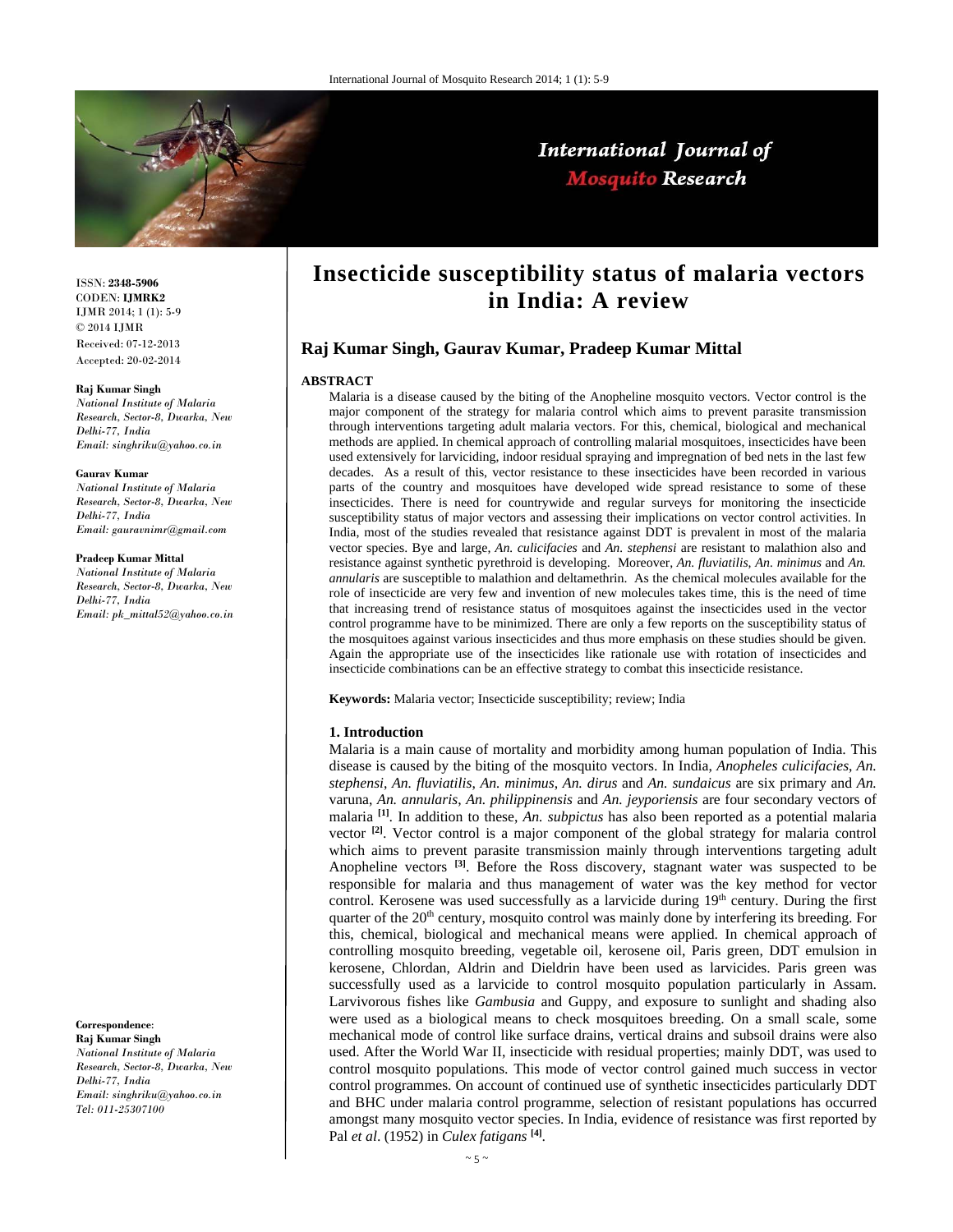Ongoing strategies of vector control rely heavily on the use of safe and effective insecticides through indoor residual spraying (IRS) or insecticide-treated nets (ITNs). Pyrethroids are the only option for the treatment of mosquito nets due to their relative safety for humans at low dosage, excito-repellent properties, rapid rate of knock-down and killing effects **[5]**. The regular use of these insecticides in IRS activities and impregnation of bed nets in the vector control programme had a very good impact as a transmission control measure in the beginning, but later vector resistance to these insecticides was recorded in certain parts of the country and mosquitoes have developed resistance to a varying degree depending on the use of insecticide. Anopheline mosquitoes exhibit two major mechanisms of insecticide resistance: metabolic resistance and target site insensitivity. Metabolic resistance to insecticides is usually associated with enhanced levels or modified activities of detoxification enzymes; esterases, Glutathione S-Transferase (GST), or Mixed Function Oxidases (MFO), while target site insensitivity results due to modifications in GABA receptors, or point mutations in the voltage-gated sodium channel gene, often termed as kdr (knock-down resistance) **[6-8]**.

Comprehensive knowledge of the factors underlying resistance is needed for the implementation of efficient vector control programmes including resistance management strategies. This raises the need for countrywide and regular surveys for monitoring the insecticide susceptibility status of major vectors, detecting resistance genes and assessing their implications on vector control activities **[9]**. In India, the status of insecticide susceptibility of the mosquito vectors has been reviewed earlier form time to time (Pillai 1996, Roop Kumari *et al*. 1998, Mittal *et al*. 2004) **[7, 10-11]**. The present paper is an attempt to review the present insecticide susceptibility status of malaria causing mosquitoes in India based on the reports published during the last one decade.

We searched for studies in which insecticides were tested against malaria vectors in India and insecticide resistance was reported. Public data base were also searched with relevant key words. Abstracts were read and full research papers were retrieved pertaining to insecticide resistance and causes of resistance in dengue vectors under review with reference to India.

## **2.** *Anopheles culicifacies*

*An. culicifacies* is the most prevalent malaria vector species found throughout the rural plain areas in India. It is primarily a zoophagic species, which is a complex of five sibling species namely sp. A, sp. B, sp. C, sp. D **[12]** and sp. E. All the sibling spp. (except sp. B) are efficient vectors in different areas of the country, while sp. B is a poor vector species **[13]**. Initially indoor residual spraying with DDT was used for the control of this species. But gradually *An. culicifacies* has developed resistance against DDT and it was the first mosquito species to develop resistance against this insecticide **[14]**. Now *An. culicifacies* is resistant to DDT in almost all parts of the country **[11]**. Recent reports have either confirmed or added some more areas, where *An. culicifacies* were not reported as resistant to DDT **[15-26]** (Table 1). In the year 1969, malathion was introduced in vector control programme in mosquito control in DDT resistant areas <sup>[27]</sup>. However soon after its introduction, Rajagopal reported double resistant *An. culicifacies* in Gujarat and Maharashtra states of India in 1977 **[28]**. Mittal *et al*. (2004) reported varying degree of resistance to malathion in *An. culicifacies* in different parts of the country **[11]**. In recent years various other workers have studied susceptibility status of malaria vectors against malathion. Shukla *et al*. reported partial resistance (80-100 mortality) in *An. culicifacies* from Moradabad (U.P.) and Uttarakhand state **[20, 29]**. Similarly mortality ranging from 4-100% was observed in Jharkhand, Chhattisgarh, Rajasthan, Maharashtra and Madhya Pradesh **[15-18, 30-33]**. These reports indicate that, *An. culicifacies* has developed varying degree of resistance to malathion in the country. In 1990's synthetic pyrethroids like deltamethrin were introduced in national vector borne disease control programme (NVBDCP) erstwhile national malaria eradication programme. But very soon resistance was reported against deltamethrin also. Mittal *et al*. (2002), for the first time, reported reduced susceptibility to deltamethrin in *An. culicifacies* from Ramnathapuram district, Tamil Nadu **[34]**. Singh *et al*. (2002) reported 60.4-78.3% mortality in *An. culicifacies* **[19]**. Sharma *et al*. (2004, 2007) noted 89.4 to 92.5% mortality against deltamethrin in this mosquito species **[16, 35]**. However, it is still an effective insecticide for the control of mosquito vector **[15-20, 34, 36]** (Table 1).

## **3.** *Anopheles fluviatilis*

*An. fluviatilis* is responsible for malaria transmission of about 15% of new cases annually in hilly and foot hill regions of Odisha, Madhya Pradesh, Uttarakhand and Chhattisgarh **[37]**. As per NVBDCP reports up to 1997, it was resistant to DDT in 11 districts from 8 states **[10]**. *An. fluviatilis* was found susceptible to DDT in Odisha **[22, 35]**. But recently from Koderma and Gumla district of Jharkhand, Singh *et al*. **[15, 30]** reported resistance against DDT in these mosquitoes. *An. fluviatilis* has been found susceptible to malathion and synthetic pyrethroids in most of the studied areas **[15, 22, 29, 35]**.

### **4.** *Anopheles stephensi*

*An. stephensi* is an important malaria vector in urban areas of India. It has predilection for breeding in man-made breeding places. So IRS is not used for its control in vector control programme in urban areas. However, it has developed resistance to DDT, malathion and dieldrin in many areas of the country **[10, 11]**. This resistance may be due to use of these insecticides in IRS activity by NVBDCP in rural areas. In Manglore city of Karnataka, it has been found resistant to malathion, but susceptible to DDT and permethrin **[38]**. Resistance to DDT was reported in Kerala, Rajasthan and Gujarat and Madhya Pradesh **[39-41]**. Tikar *et al*. (2011) **[39]** reported a 38.46- 100% mortality in *An. stephensi* against malathion and 90-100% mortality against deltamethrin, showing a variable degree of resistance against malathion and deltamethrin. Bansal and Singh **[42]** however showed 100% susceptibility against synthetic pyrethroids like deltamethrin in Rajasthan.

### **5.** *Anopheles minimus*

*An. minimus* is the primary vector in north eastern region of India. It is a species complex of three sibling species A,  $C$  & E, out of which species A is the main vector in India. Following the application of DDT and other indoor residual insecticides by NVBDCP, *An. minimus* disappeared from Uttar Pradesh and was believed to have also from the north-eastern region; however, it was again discovered transmitting malaria in north eastern region **[43]**. During the last one decade studies, there are only a few published reports on the susceptibility status of this mosquito species. It has been shown to be highly sensitive to DDT, malathion and deltamethrin as up to 100% mortality with these insecticides has been obtained in Assam and Bihar **[44-45]**. But recently, in Tripura and Orissa Odisha, tolerance against DDT has developed in this species **[46-48]**.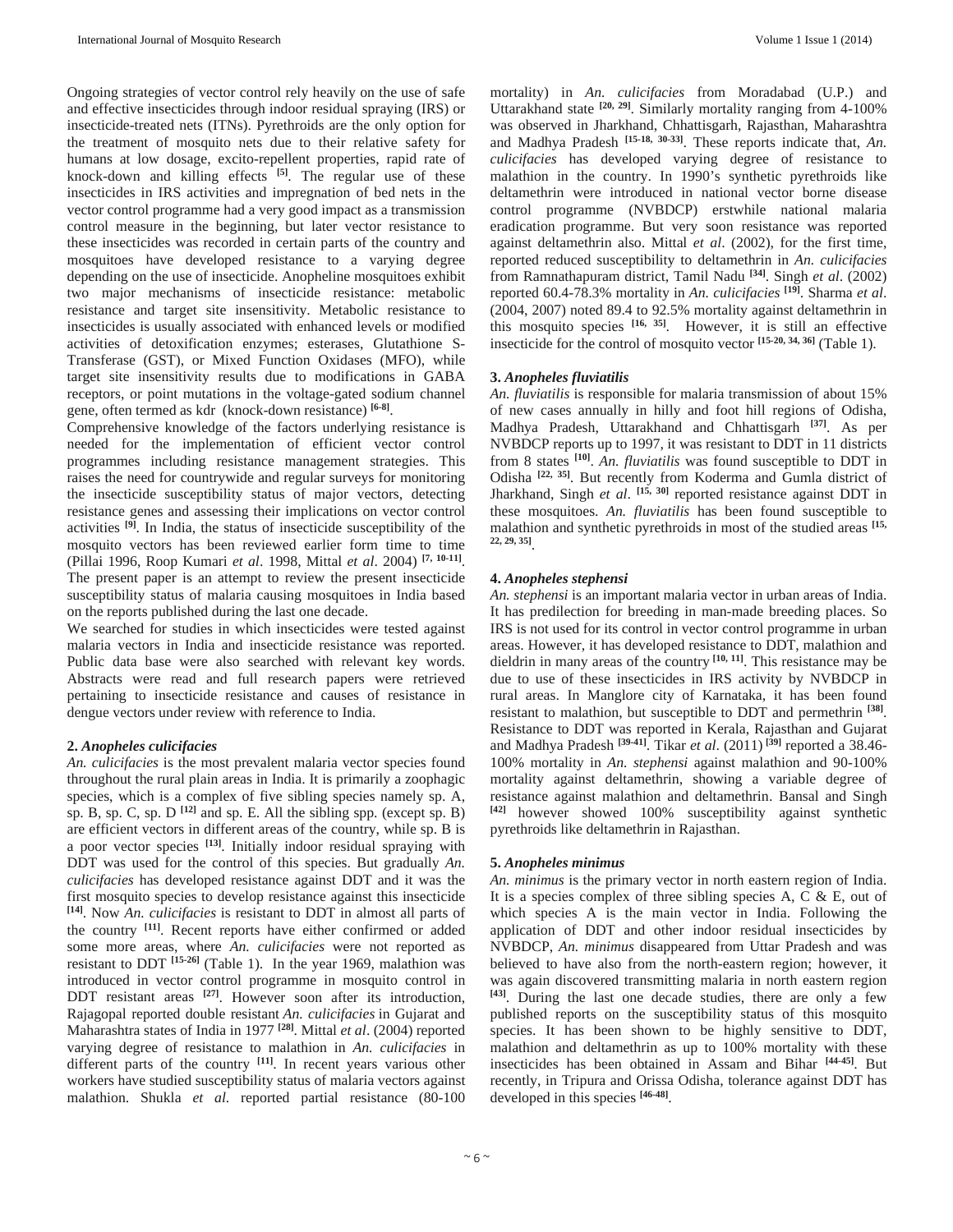| <b>Species</b>                                                                                           | <b>State</b>         | Susceptibility status*   |                                |                              |           |
|----------------------------------------------------------------------------------------------------------|----------------------|--------------------------|--------------------------------|------------------------------|-----------|
|                                                                                                          |                      | Organochlorine<br>(DDT)  | Organophosphate<br>(Malathion) | Pyrethroid<br>(Deltamethrin) | Reference |
| An. culicifacies                                                                                         | Maharashtra          | $\mathbb{R}$             | <b>VR</b>                      | VR                           | 31        |
|                                                                                                          |                      | $\mathbb{R}$             | <b>VR</b>                      | $\overline{S}$               | 18        |
|                                                                                                          | Chhattisgarh         | $\mathbb{R}$             | $\mathbb{R}$                   | R/S                          | 32        |
|                                                                                                          |                      | R                        | VR/R                           | <b>VR</b>                    | 16        |
|                                                                                                          | Madhya Pradesh       | $\mathbb{R}$             | <b>VR</b>                      | <b>VR</b>                    | 36        |
|                                                                                                          |                      | $\mathbb{R}$             | R/S                            | R/S                          | 33        |
|                                                                                                          |                      | $\mathbb{R}$             | L,                             | $\overline{a}$               | 21        |
|                                                                                                          | Gujarat              | $\mathbb{R}$             | $\overline{\phantom{a}}$       | R/S                          | 19        |
|                                                                                                          | Jharkhand            | $\mathbb{R}$             | S                              | S                            | 30        |
|                                                                                                          |                      | $\mathbb{R}$             | VR                             | S                            | 15        |
|                                                                                                          | Rajasthan            | $\mathbb{R}$             | R/S                            | $\mathbf S$                  | 17        |
|                                                                                                          | <b>Uttar Pradesh</b> | ${\mathbb R}$            | <b>VR</b>                      | S                            | 20        |
|                                                                                                          |                      | $\mathbb{R}$             | $\overline{\phantom{a}}$       | $\overline{\phantom{a}}$     | 23        |
|                                                                                                          |                      | $\overline{R}$           | S                              | S                            | 25        |
|                                                                                                          | Odisha               | $\mathbb{R}$             | R/S                            | VR/S                         | 34        |
|                                                                                                          |                      | $\mathbb R$              | S                              |                              | 26        |
|                                                                                                          |                      | $\mathbb{R}$             | $\mathbb{R}$                   |                              | 22        |
|                                                                                                          | Uttaranchal          | $\overline{\phantom{a}}$ | VR/S                           | $\sim$                       | 29        |
|                                                                                                          | Tamil Nadu           | $\mathbb{R}$             | $\overline{\phantom{a}}$       | $\mathbb{R}$                 | 24        |
|                                                                                                          | Karnataka            | $\overline{\phantom{a}}$ | <b>VR</b>                      | $\bar{a}$                    | 24        |
| An. fluviatilis                                                                                          | Maharashtra          | R                        | VR.                            | VR                           | 31        |
|                                                                                                          | Jharkhand            | $\mathbb{R}$             | S                              | S                            | 15,30     |
|                                                                                                          | Odisha               | VR/S                     | VR/S                           | S                            | 35        |
| An. stephensi                                                                                            | Gujarat              | $\mathbb{R}$             | $\mathbb{R}$                   | VR/S                         | 39        |
|                                                                                                          | Rajasthan            | $\mathbb{R}$             | R/S                            | VR/S                         | 39        |
|                                                                                                          | Karnataka            | $\overline{\mathbf{S}}$  | $\mathbb{R}$                   | <b>VR</b>                    | 38        |
|                                                                                                          | Kerala               | $\mathbb{R}$             | $\overline{S}$                 | S                            | 40        |
|                                                                                                          | Madhya Pradesh       | $\mathbb{R}$             | <b>VR</b>                      |                              | 41        |
| An. minimus                                                                                              | Assam                | <b>VR</b>                | ÷,                             | S                            | 45        |
|                                                                                                          | Tripura              | <b>VR</b>                | ÷.                             | S                            | 46        |
|                                                                                                          | Odisha               | VR                       | $\overline{\phantom{a}}$       | S                            | 47        |
|                                                                                                          |                      | $\mathbb{R}$             | $\overline{\phantom{a}}$       | S                            | 48        |
| An. annularis                                                                                            | Maharashtra          | $\mathbb{R}$             | VR.                            | <b>VR</b>                    | 31        |
|                                                                                                          | Jharkhand            | $\mathbb{R}$             | S                              | S                            | 30        |
|                                                                                                          |                      | $\mathbb{R}$             | <b>VR</b>                      | S                            | 15        |
| *As per WHO criterion (Mortality=98-100%: Susceptible; 81-97%: Verification required ;< 80%: Resistant). |                      |                          |                                |                              |           |

**Table 1:** Report on insecticide susceptibility status of malaria vectors in India. (2000-2013)

**6.** *Anopheles annularis*

*An. Annularis,* a secondary malaria vector in certain parts of India, is a complex of two sibling species A and B. It has been found resistant to DDT as well as dieldrin /HCH from most parts of India. Though *An. annularis* is susceptible to malathion, fenitrothion and deltamethrin, Das *et al*. (2000) reported 100% susceptible against DDT in Bihar **[45]**. However, Singh *et al*. (2010) found 45.9% mortality against DDT in Jharkhand showing resistant to DDT **[15]**, but in both the studies this species was reported to be susceptible to malathion as well as deltamethrin. Recently in Gadchiroli, some tolerance against malathion and deltamethrin has been reported by Singh *et al*. (2012) **[31]**.

The susceptibility status of other malaria vector species *viz*., *An. sundaicus, An. dirus, An. vruna* and *An. philippinensis* prevalent in the country by and large remain unchanged<sup>11</sup> as there are no reports on insecticide susceptibility status published during the past decade as per our knowledge.

## **7. Conclusion**

Most of the studies revealed that resistance against DDT is prevalent in most of the malaria vector species (Figure 1). Even in *An. minimus*, which was considered to be susceptible to this insecticide, resistance against DDT has started to develop. Bye and large, *An. culicifacies* and *An. stephensi* are resistant to malathion also but resistance against synthetic pyrethroid is developing. *An. fluviatilis*, *An. minimus* and *An. annularis* are more or less susceptible to malathion and deltamethrin. As the chemical molecules available for the role of insecticide are very few and invention of new molecules takes time, this is the need of time that increasing trend of resistance status of mosquitoes against the insecticides used in the vector control programme have to be minimized. In past ten years, researcher' s focus on this aspect has been low. There are only a few studies on the susceptibility status of the mosquitoes against various insecticides. So it is the time that emphasis on these studies should be given. Again the appropriate use of the insecticides like rationale use with rotation of insecticides and insecticides combinations can be an effective strategy to combat this insecticide resistance.

## **8. Acknowledgements**

We are thankful to Director, National Institute of Malaria Research, Delhi for encouraging in preparing this review. Technical assistance extended by Ms. Poonam Singh Yadav, Research Assistant, in preparing this review is also thankfully acknowledged.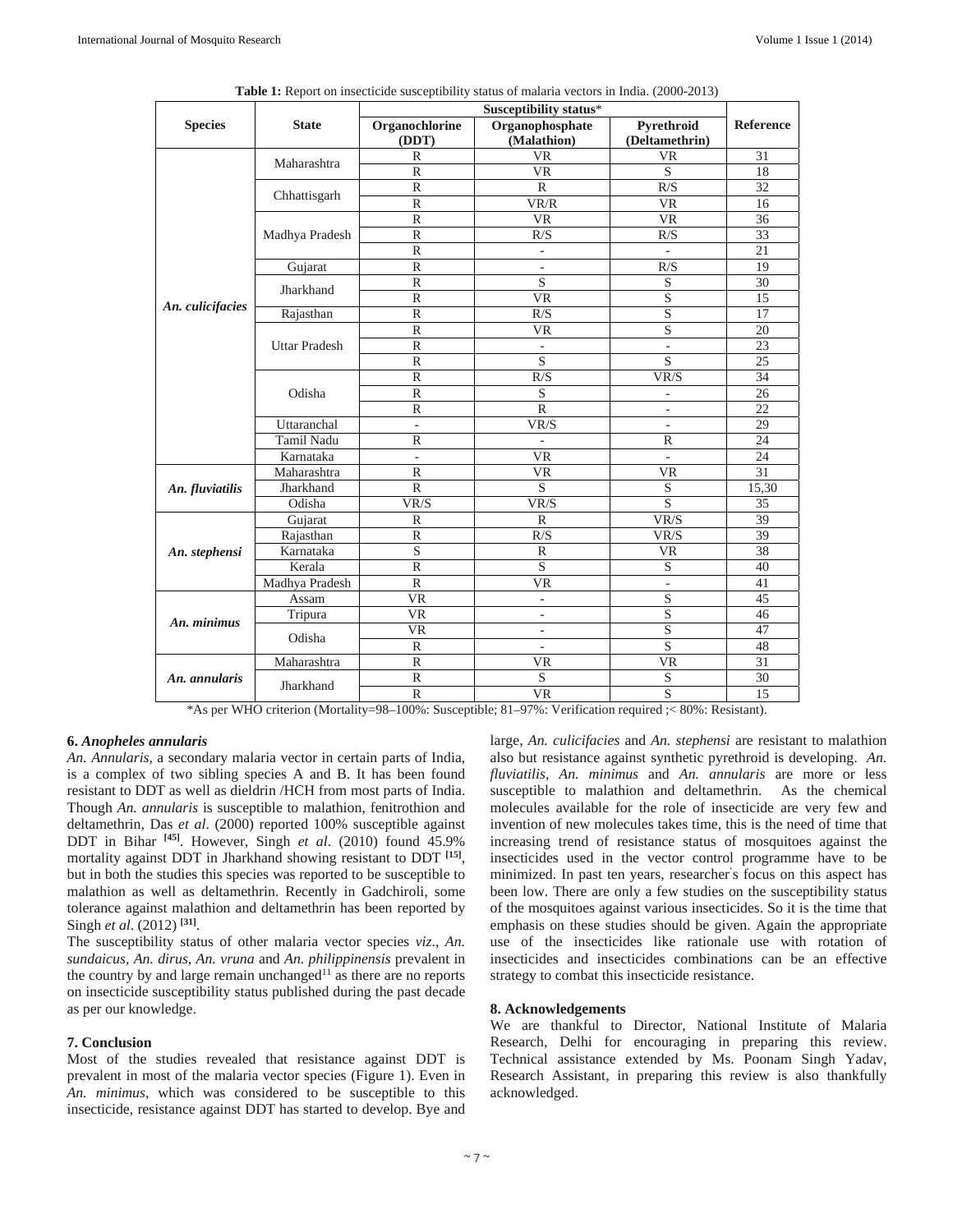

**Fig 1:** Insecticide susceptibility status of malaria vectors in India

#### **9. References**

- 1. Dash AP, Valecha N, Anvikar AR, Kumar A. Malaria in India: Challenges and opportunities. J Biosci 2008; 33:583-592.
- 2. Chandra G, Bhattacharjee I, Chatterjee S. A review on *Anopheles subpictus* Grassi—A biological vector. Acta Trop 2010; 115(1-2):142-54.
- 3. Ray AP, Narasimham MVVL, Kondrashin AV. Malaria Research in India-review of relevant references (1900- 1987). PfCP/Directorate of NMEP/WHO/SIDA, Delhi, 1989.
- 4. Pal R, Sharma MID, Krishnamurthy BS. Studies on the development of resistance strains of house flies and mosquitoes. Ind Jour Malariol 1952; 6:303-324.
- 5. Zaim M, Aitio A, Nakashima N. Safety of pyrethroidtreated mosquito nets. Med Vet Entomol 2000; 14:1-5.
- 6. Hemingway J, Ranson H. Insecticide resistance in insect vectors of human disease. Ann Rev Entomol 2000; 45:371-391.
- 7. Pillai MKK. Vector resistance to insecticides. Proc Nat Acad Sc Ind 1996; 68(B):77-97.
- 8. Martinez-Torres D, Chandre F, Williamson MS, Darriet F, Berge JB, Devonshire AL *et al*. Molecular characterization of pyrethroid knockdown resistance (kdr) in the major malaria vector *Anopheles gambiae* s.s. Insect Mol Biol 1998; 7:179-184.
- 9. Kelly-Hope L, Ranson H, Hemingway J. Lessons from the past: managing insecticide resistance in malaria control and eradication programmes. Lancet Infect Dis 2008; 8:387-389.
- 10. Kumari R, Thapar BR, DasGupta RK, Kaul SM, Lal S. Susceptibility status of malaria vectors to insecticides in India*.* J Commun Dis 1998; 30(3):179-185.
- 11. Mittal PK, Wijeyaratne P, Pandey S. Status of Insecticide Resistance of Malaria, Kala-azar and Japanese Encephalitis Vectors in Bangladesh, Bhutan, India and Nepal (BBIN). http//:ehpproj.org/pdf/Activity report 129. EHP Project 26568/EXANEMDR.
- 12. Subbarao SK. Anopheles species complex in South East Asian Region. WHO SEARO, Delhi, 1998, 1-82.
- 13. Barik TK, Sahu B, Swain V. A review on *An. culicifacies*: from bionomics to control with special reference to Indian subcontinent. Acta Tropica 2009; 109:87-97.
- 14. Rahman J, Roy ML, Singh K. Development of increased tolerance to DDT in *Anopheles culicifacies* Giles, in Panch Mahal district in Bombay State, India. Ind Jour Malariol 1959; 12:125-130.
- 15. Singh RK, Dhiman RC, Mittal PK, Das MK. Susceptibility of malaria vectors to insecticides in Gumla district, Jharkhand state, India. J Vector Borne Dis 2010; 47(2):116-118.
- 16. Sharma SN, Shukla RP, Mittal PK, Adak T, Subbarao SK. Insecticide resistance in malaria vector *Anopheles culicifacies* in some tribal districts of Chhattisgarh, India. Current Science 2007; 92(9):1280-82.
- 17. Singh KV, Bansal SK. Mapping of insecticide resistance in vectors of malaria in Rajasthan. Annual report 2007, Available online: http://www.dmrcjodhpur.org/AR07- 08/p1-6.pdf.
- 18. Dhiman RC, Shahi B, Sharma SN, Nanda N, Khargiwarkar VN, Subbarao SK. Persistence of malaria transmission in a tribal area in Maharashtra, India. Current Science 2005; 88(3):754-8.
- 19. Singh OP, Raghavendra K, Nanda N, Mittal PK, Subbarao SK. Pyrethroid resistance in *Anopheles culicifacies* in